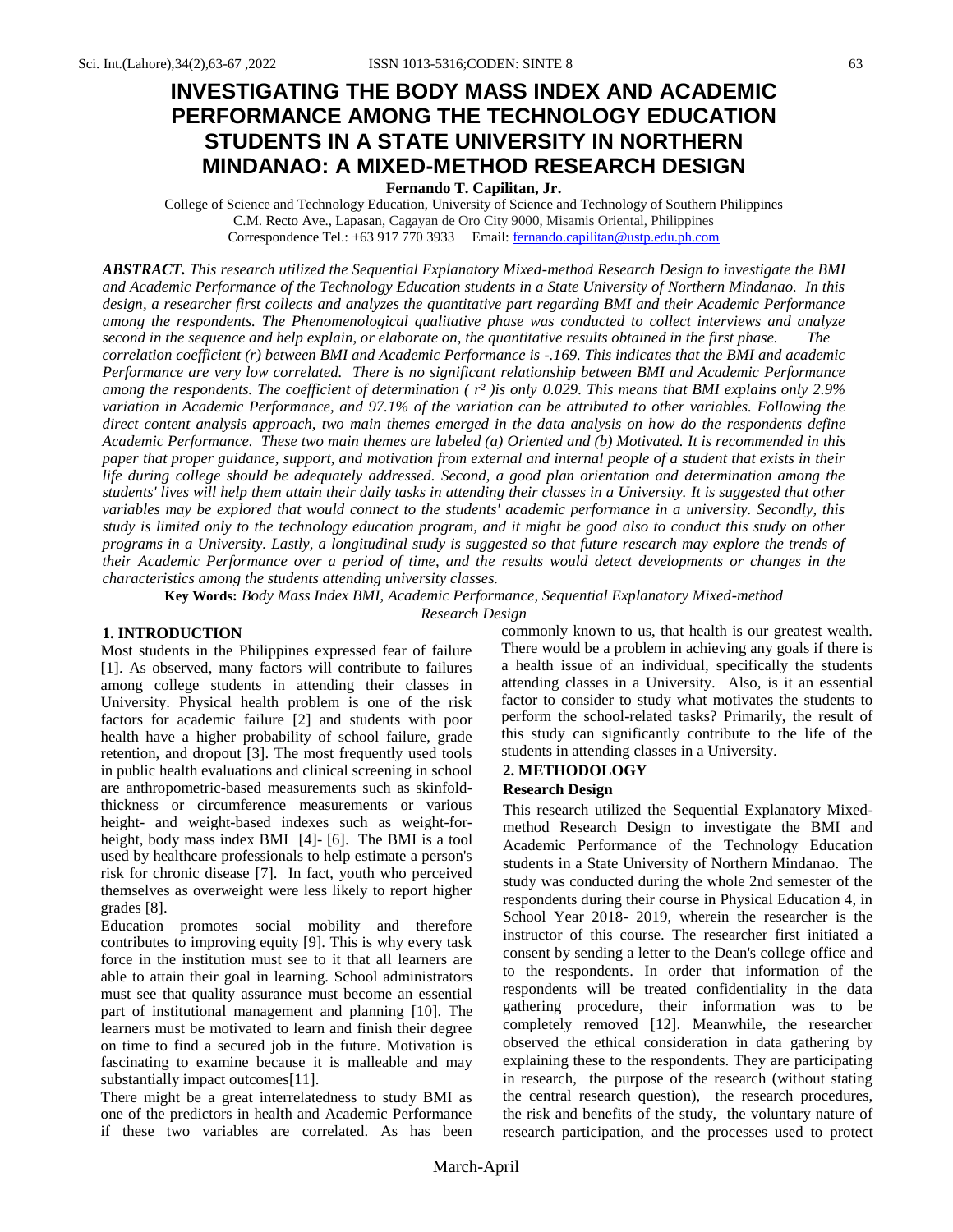**Respondents**

confidentiality [13].

The mixed-methods sequential explanatory design consists of two distinct phases: quantitative and followed by qualitative [14]. In this design, a researcher first collects and analyzes the quantitative part regarding BMI and their Academic Performance among the respondents. The Correlational Analysis was used to measure the significant relationship between the two variables using SPSS. In addition, the BMI is the average of the preterm period and post-term period of each respondent. The BMI was gathered during the first week and last week of the semester to obtain the average of each respondent's BMI. Also, the academic Performance is the final average grade of all taken courses of each respondent during this semester, which was gathered from the University registrar upon permission.

The in-depth interviews phase builds on the first quantitative phase, and the two phases are connected in the intermediate stage in the study. The Phenomenological qualitative phase was conducted to collect interviews and analyze second in the sequence and help explain, or elaborate on, the quantitative results obtained in the first phase. The rationale for this approach is that the quantitative data and their subsequent analysis provide a general understanding of the research problem. The qualitative data and their analysis refine and explain those statistical results by exploring participants' views in more depth [15]. During the interview, the researcher used their own phrasing for asking each question, used additional probes or prompts if necessary, and used a communication style that felt comfortable and natural to the interviewees [16].

To conclude, in the first phase of data gathering, which is the quantitative part, the researcher utilizes the inferential statistics Correlation Coefficient to examine the relationship between BMI and Academic Performance. To explain the result of the quantitative part, a phenological qualitative study was conducted to explored the emerging themes that will answer the "WHY" question of this study. *Participants of the Study* 

The study participants comprised of 2nd-year students taking Bachelor of Technology and Livelihood Education (BTLED) at a University of Science and Technology of Southern Philippines, Cagayan de Oro campus, during the 2nd semester of the school year 2018-2019. There were 109 student-participants who were selected through a purposive sampling technique, which compromises the department's entire four sections. The demographic profile of the respondents is presented in Table 1.

**Table 1. Demographic Profile of the Respondents in terms of BMI and Academic Performance**

| BMI         |     |      | <b>Academic Performance</b> |               |     |      |
|-------------|-----|------|-----------------------------|---------------|-----|------|
| Overweight  | Q   | 8%   |                             | Above Average | 84  | 78%  |
| Normal      | 67  | 62%  |                             | Very Good     | 5   | 5%   |
| Underweight | 33  | 30%  |                             | Average       | 18  | 17%  |
| TOTAL       | 109 | 100% |                             | <b>TOTAL</b>  | 109 | 100% |

**3. RESULTS AND DISCUSSION The BMI and Academic Performance Among the**  *Table 2. A significant relationship between Academic Performance and BMI of the respondents(n=109)*

| Variables   | r      | $r^2$ |          | Interpretation |
|-------------|--------|-------|----------|----------------|
| <b>BMI</b>  |        |       |          |                |
|             | $-169$ | 0.029 | $.080**$ | Not            |
| Academic    |        |       |          | significant    |
| Performance |        |       |          |                |

\*\*Correlation is not significant at the 0.05 level (2-tailed).

Table 2 shows the significant relationship between BMI and the Academic Performance of the respondents. The correlation coefficient (r) tells the degree of association and indicates how linearly associated are the BMI and Academic Performance. The correlation coefficient (r) between BMI and Academic Performance is -.169. This indicates that the BMI and academic Performance are very low correlated. The linear relationship is not strong. There is no significant relationship between BMI and Academic Performance among the respondents since the p-value is above 0.05. The coefficient of determination  $(r^2)$  is only 0.029. This means that BMI explains only 2. 9% variation in Academic Performance, and 97.1% of the variation can be attributed to other variables. This means that whether the respondent's BMI is normal or not, it will not affect the Academic Performance. The BMI of the respondents has no relationship with their Academic Performance.

The result was also supported by the study of Wehigaldeniya et al.[17] that BMI is not related to the Academic Performance among college students of Sri Lanka. Also, the study of He et al. [18] revealed that BMI is weakly and negatively associated with academic achievement from the data of 60 selected studies (involving 164,049 participants) that were extracted and analyzed following procedures for meta-analysis.

*What is Academic Performance among the Respondents?* The findings presented in this section sought to answer "How do the respondents define Academic Performance?" Personal interviews were done to collect the data to provide an in-depth definition of Academic Performance. A directed content analysis approach was employed in the thematic analysis of the data from eight personal interviews conducted.

Following the direct content analysis approach, two main themes emerged in the data analysis. These two main themes are labeled (a) Oriented and (b) Motivated. Excerpts of the participants' narratives during the interview with their corresponding codes, categories, and themes are presented in Table 3.

**Table 3.** Themes that emerged from the personal interview data

| Codes                                                             | <b>Categories</b>        | Emerging<br><b>Themes</b> |
|-------------------------------------------------------------------|--------------------------|---------------------------|
| The ability of<br>the student to<br>perform the<br>task in school | School Task<br>Performer |                           |
| time<br>Proper                                                    | time<br>Proper           | Oriented                  |

March-April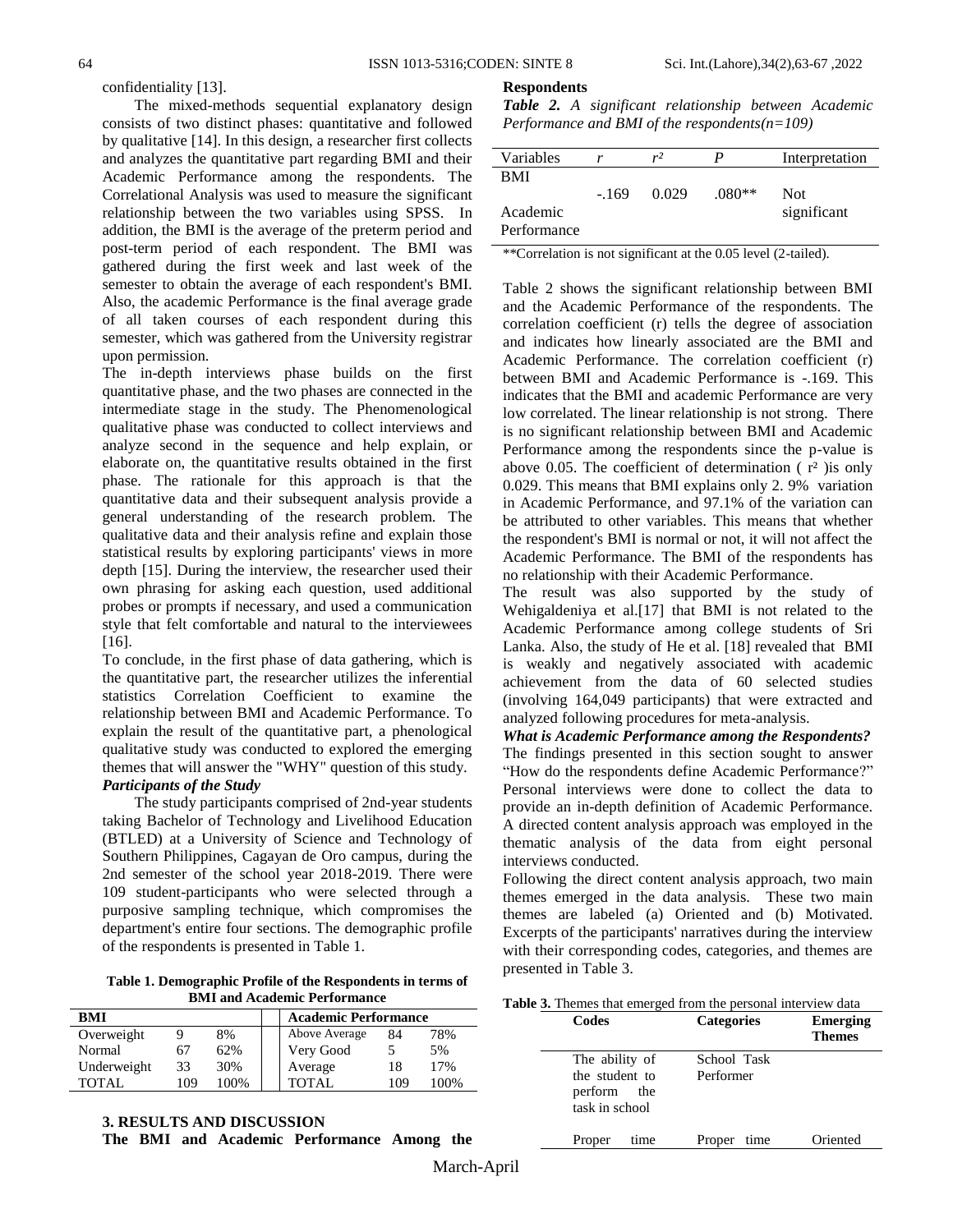| management<br>is important to<br>function as a<br>student | management   |           |
|-----------------------------------------------------------|--------------|-----------|
| Determination                                             | Well         |           |
| to<br>pursue                                              | determined   |           |
| studies                                                   | school<br>in |           |
|                                                           | task         |           |
|                                                           |              | Motivated |
| Academics                                                 | Externally   |           |
| can also be                                               | Influenced   |           |
| influenced                                                |              |           |
| externally                                                |              |           |

## *Oriented*

The Oriented theme has two categories, the school task performer and the proper time management. During the interviews, respondents shared that a student should be oriented in his tasks and perform the tasks on time to be an efficient student.

The ability to perform the tasks will make the students perform academically in school. Thus, Student 1 mentioned that *"my body structure can't affect my everyday performance in my class as long as I am capable of the things that I am doing in my class."* Student 2 said, *"academic performance is the ability of the student to perform all the tasks in school. It is how the student performs all the tasks related to school"*. In addition, proper time management is also essential for student to perform in their academic activities. Student 3 said, *"there should be time management in his study and other nonacademics tasks. He should know how to manage time correctly. The students should develop the self-learning ability to learn best".* Student 4 also said, *"the important thing, students should be attentive and participative during the class discussion given by the instructors."*

This study was confirmed by Lu et.al [19] that students who have a high Learning Goal Outcome in their first month after entering the University have higher academic self-efficacy. This was also confirmed by the study of Supervía & Bordás [20] that Students' Goal Orientation plays a key role in promoting adaptive behaviors in an academic context and in the personal and educational development of the adolescent students in Spain. In addition, metacognition will directly influence the goal orientation, which increases the students' academic achievement [21]. To conclude, studies confirm the students' goal orientation has can significantly improve their Academic Performance [22]–[25].

## *Motivated*

The Motivated theme has two categories, namely, the well determined in school task and externally influenced. During the interview, the respondents are motivated if they are well determined and influenced by the surrounding people while they are studying.

The academic performance can be based on their determination, as said by student number 5, "*I should focus as a student to perform my best in our class. In order to perform my best, I should be mentally prepared in attending my classes*". Also, family, friends, and instructors will greatly contribute to performing

academically; as said by student number 6, *"my learning was great because of my friends, family, and professors who always motivated me to continue my study".* This was also confirmed by students number 7*, "I was able to perform my task because my friends also perform their tasks. They greatly influence me to perform my class tasks. Whenever we go together, my friends, whom my classmates will always include discussion like our school activities".*  Student number 8 also said*, "my professors are very responsive to our queries, it will bring me to do in my study. I am happy if my professor will always encourage us to perform our class tasks".* 

The result was supported by the study of Chiu & Chow [26] that classmates can influence a student's academic achievement through immediate interactions (e.g., academic help, positive attitudes toward reading) or by sharing tangible or intangible family resources (books, stories of foreign travel) among the 33 countries. Their paper found out that classmates might help a student by motivating a better attitude toward reading, more fantastic study time, or further perseverance. While students can determine and set their achievement goals, it is also essential to acknowledge that these goals can be directly influenced by the goals of their classmates [27]. This is because the positive contagion among classmates can greatly influence them to perform their tasks in school [27]. Indeed, perceived classmate support was significantly associated with the academic initiative at the individual level [28].

The family-oriented motivation was related to Academic Performance, where family motivation and individual motivation were relatively strong and consistent [29]. This is also true that parental incarceration, family income, better-educated parents are more likely to consider influencing student achievement [30]. In contrast, the family background does not jointly affect the achievement motivation of college students [31]. What is important is that the students should have a positive motivation in their Academic Achievement [32]- [33] with the support of their family [30].

Teachers must establish a positive relationship with their students to provide the learning opportunity and motivation they need to be successful in both academic and life lessons [34]. A study showed that the level of selfdetermined motivation in students, which was directly related to the perception of teachers' autonomy support, was the best predictor of the intention to drop out of school [35]. Also, teacher self-efficacy positively influences the students' motivation and achievement [36]. To conclude, motivation is the driving force of the students to perform academically by achieving targets and the process to maintain the drive [37].

# **4. CONCLUSION AND RECOMMENDATIONS**

This study was able to find out that BMI has no relation to the Academic Performance among the technology education students in a state University in Northern Mindanao. What makes them ignite their Academic Performance is when they are oriented and motivated. Therefore, it is recommended in this paper that proper guidance, support, and motivation from external and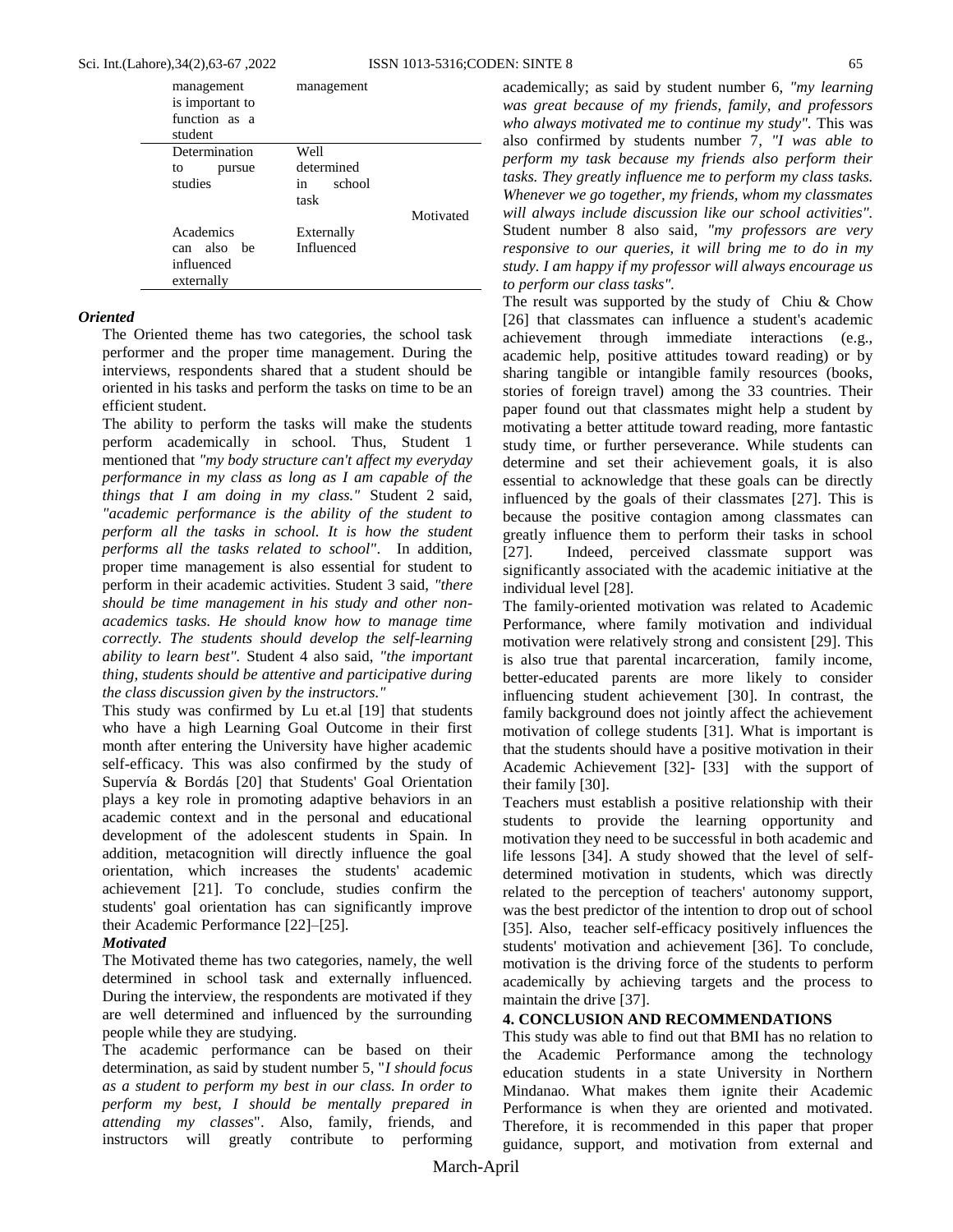internal people of a student that exists in their life during college should be adequately addressed. This includes the family, friends, and professors that play an essential role in shaping the students' lives to be motivated to perform academic work. In addition, a good plan orientation and determination among the students' lives will help them attain their daily tasks in attending their classes in a University.

#### **Limitations of the Study**

Although this paper was able to deeply explore the meaning of Academic Performance among technology education students, it is suggested that other variables may be explored that would connect to the students' academic performance in a university. Secondly, this study is limited only to the technology education program, and it might be good also to conduct this study on other programs in a University. Lastly, a longitudinal study is suggested so that future research may explore the trends of their Academic Performance over a period of time, and the results would detect developments or changes in the characteristics among the students attending university classes.

#### **Acknowledgment**

The researcher would like to thank the respondents for their valuable time in this study. A special thanks also to Dr. Sarah O. Namoco for the technical help given to the researcher.

#### **REFERENCES**

- [1] Program for International Student Assessment (PISA), "Programme for International Student Assessment (PISA) 2018 - Philippines Country Note," pp. 1–12, 2018.
- [2] B. L. Needham, R. Crosnoe, and C. Muller, "Academic failure in secondary school: The interrelated role of health problems and educational context," *Soc. Probl.*, vol. 51, no. 4, pp. 569–586, 2004, doi: 10.1525/sp.2004.51.4.569.
- [3] S. R. Shaw, P. Gomes, A. Polotskaia, and A. M. Jankowska, "The relationship between student health and academic performance: Implications for school psychologists," *Sch. Psychol. Int.*, vol. 36, no. 2, pp. 115–134, 2015, doi: 10.1177/0143034314565425.
- [4] Z. Mei, L. M. Grummer-Strawn, A. Pietrobelli, A. Goulding, M. I. Goran, and W. H. Dietz, "Validity of body mass index compared with other bodycomposition screening indexes for the assessment of body fatness in children and adolescents," *Am. J. Clin. Nutr.*, vol. 75, no. 6, pp. 978–985, 2002, doi: 10.1093/ajcn/75.6.978.
- [5] G. Bahat *et al.*, "Which body mass index (BMI) is better in the elderly for functional status?," *Arch. Gerontol. Geriatr.*, vol. 54, no. 1, pp. 78–81, 2012, doi: 10.1016/j.archger.2011.04.019.
- [6] A. M. Prentice and S. A. Jebb, "Beyond body mass index," *Obes. Rev.*, vol. 2, no. 3, pp. 141–147, 2001, doi: 10.1046/j.1467-789x.2001.00031.x.
- [7] H. H. UMC, "About the Body Mass Index ( BMI )," *Holy Heal. UMC*, 2007.
- [8] T. A. Florin, J. Shults, and N. Stettler, "Perception of overweight is associated with poor academic

performance in US adolescents," *J. Sch. Health*, vol. 81, no. 11, pp. 663–670, 2011, doi: 10.1111/j.1746- 1561.2011.00642.x.

- [9] Orbeta, A. C. (2002). *Education, Labor Market, and Development: A Review of the Trends and Issues in the Philippines for the Past 25 Years*.
- [10] A. J. Ruiz and C. Junio-Sabio, "Quality Assurance in Higher Education in the Philippines," *Asian J. Distance Educ.*, vol. 10, no. 2, pp. 63–70, 2012, [Online]. Available: http://www.asianjde.org.
- [11] N. N. Trevino and S. C. DeFreitas, "The relationship between intrinsic motivation and academic achievement for first generation Latino college students," *Soc. Psychol. Educ.*, vol. 17, no. 2, pp. 293–306, 2014, doi: 10.1007/s11218-013-9245-3.
- [12] E. McLellan, K. M. MaCqueen, and J. L. Neidig, "Beyond the Qualitative Interview: Data Preparation and Transcription," *Field methods*, vol. 15, no. 1, pp. 63–84, 2003, doi: 10.1177/1525822X02239573.
- [13] T. Groenewald, "A Phenomenological Research Design Illustrated," *Int. J. Qual. Methods*, vol. 3, no. 1, pp. 42–55, 2004, doi: 10.1177/160940690400300104.
- [14] Creswell, J. W., Plano Clark, V. L., Gutmann, M. L., & Hanson, W. E. (2003). Advanced mixed methods research designs. Handbook of mixed methods in social and behavioral research, 209(240), 209-240.
- [15] N. V. Ivankova, J. W. Creswell, and S. L. Stick, "Using Mixed-Methods Sequential Explanatory Design: From Theory to Practice," *Field methods*, vol. 18, no. 1, pp. 3–20, 2006, doi: 10.1177/1525822X05282260.
- [16] A. E. Pezalla, J. Pettigrew, and M. Miller-day, "Researching the researcher-as-instrument: an exercise in interviewer self-reflexivity," *Qual. Res. Methods*, vol. 12, no. 2, pp. 165–185, 2015, doi: 10.1177/1487941111422107.Researching.
- [17] W. G. D. S. Wehigaldeniya, P. A. L. Oshani, and I. M. N. S. Kumara, "Height, Weight, Body Mass Index (BMI) and Academic Performance (AP) of University Students in Sri Lanka: With Special Reference to the University of Kelaniya.," *Int. J. Sci. Res. Publ.*, vol. 7, no. 2, pp. 217–2250, 2017, [Online]. Available: www.ijsrp.org.
- [18] J. He, X. Chen, X. Fan, Z. Cai, and F. Huang, "Is there a relationship between body mass index and academic achievement? A meta-analysis," *Public Health*, vol. 167, pp. 111–124, 2019, doi: 10.1016/j.puhe.2018.11.002.
- [19] Lu, B., Deng, Y., Yao, X., & Li, Z. (2021). Learning Goal Orientation and Academic Performance: A Dynamic model. *Journal of Career Assessment*, 10690727211043437.
- [20] P. U. Supervía and C. S. Bordás, "Burnout, goal orientation and academic performance in adolescent students," *Int. J. Environ. Res. Public Health*, vol. 17, no. 18, pp. 1–11, 2020, doi: 10.3390/ijerph17186507.

[21] F. Gul and S. Shehzad, "Relationship Between